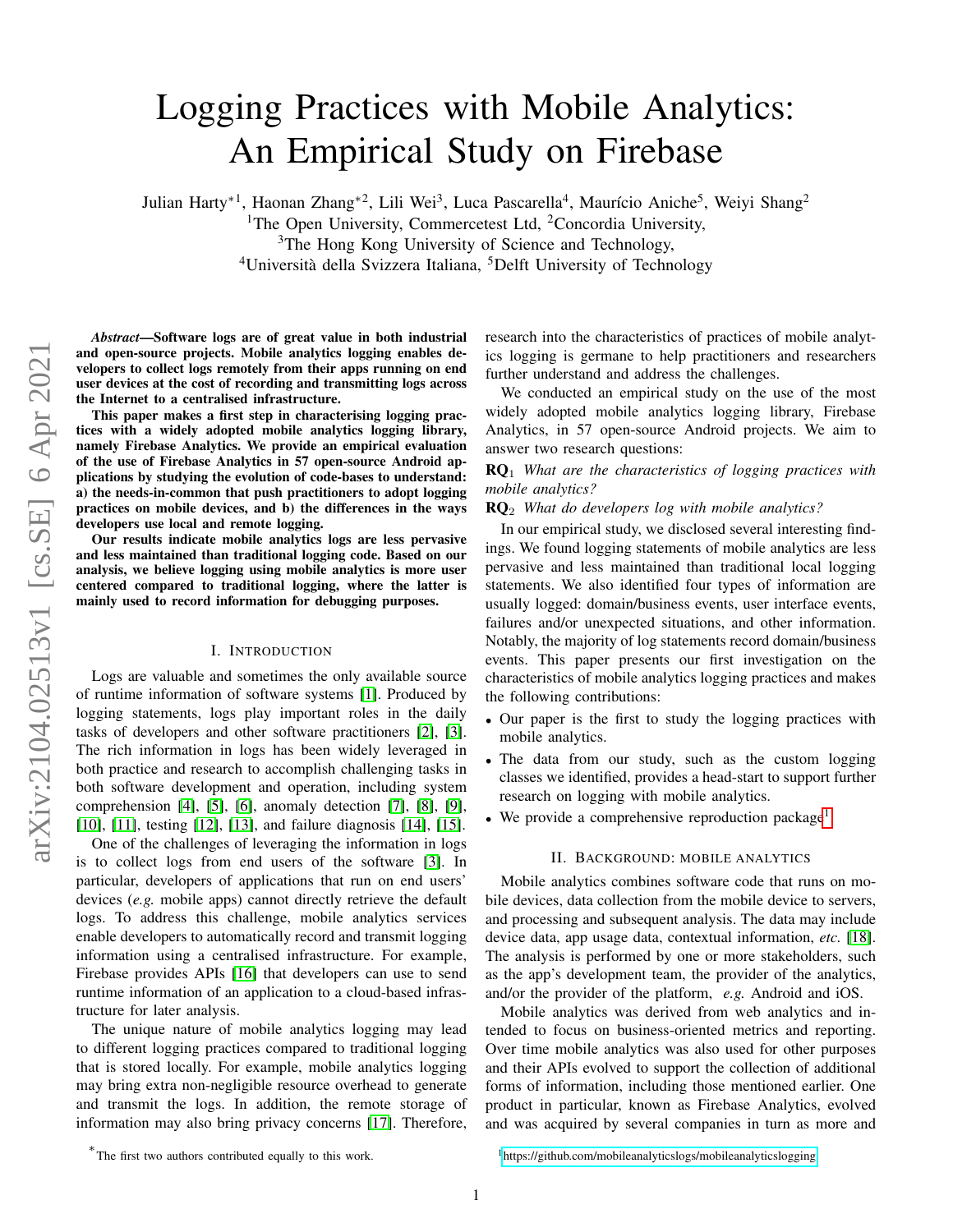more developers chose to incorporate it into their mobile apps. Google now owns it, and Firebase Analytics are incorporated into over 62% of the Android apps in the Google Play store [\[19\]](#page-4-18). One of the key features from a developer-oriented point of view was the flexible and powerful APIs that enable developers to design and implement custom events and data collection, including log messages [\[16\]](#page-4-15).

Mobile analytics has similarities to logging where developers write code statements that use a software library to record information while the software runs. However much of the logging developers use is intended for local consumption, for instance on a mobile device connected to their development machine, *i.e. local logging*. Remote logging copies what was written to a local log and sends it to a remote server for further use. There are various libraries available for mobile apps *e.g.* Timber, however none is very popular [\[20\]](#page-4-19). Key differences between using logging and analytics include the integral analytical aspects of processing the data.

## III. CASE STUDY

In this section, we present our case study and the results through answering our two research questions.

Subjects. Our study is based on analyzing 25,611 Java projects used in prior research of logging utilities practices [\[21\]](#page-4-20). In particular, all the Java projects are obtained from the GHTorrent [\[22\]](#page-4-21) MySQL dump (last updated on 2019-06- 01). Duplicate (*e.g.* forks and clones) projects were removed as were inactive projects. In order to identify the projects that use Firebase Analytics, we further filtered the projects by searching keyword "FirebaseAnalytics" in each project's source code and collected 107 projects. For each of the 107 projects we manually examined whether customised APIs are used by developers for mobile analytics logging. We found 50 of them only collect the default automated metrics generated by Firebase without proactively logging any information. Therefore, our study focuses on the remaining 57 projects where developers intentionally leverage the logging features in Firebase to collect information for their software.

Identifying logging statements. Initially we followed the same practice as prior research where logging statements are identified based on the Abstract Syntax Tree (AST) and the particular pattern of method invocation of each logging library [\[23\]](#page-4-22), [\[24\]](#page-4-23). However, after manually examining the logging statements, we found *developers often wrap the Firebase APIs in a custom logging class*. In particular, logging using the Firebase API is rather complex where multiple method invocations are often needed to log once. Therefore, developers rarely directly call the Firebase APIs to log. Instead, they create wrapper class that provides utility methods that log using the Firebase API. We manually identified these wrapper classes and their utility methods. These methods were used as keywords to automatically identify the logging statements in their respective project. Specifically, we leveraged srcML to convert source code files to XML files. (Kotlin source files were first renamed from  $\star$ .kt to  $\star$ .java which was enough to process them). We then extracted all the invocation calls by using XPath. Then, for each project we used regular

expressions to check whether the caller names matched with the corresponding class names we found.

## *RQ*1*: What are the characteristics of logging practices with mobile analytics?*

*Motivation:* Prior research studied characteristics of logging code in open-source server and desktop software [\[25\]](#page-4-24), [\[24\]](#page-4-23), and mobile applications [\[23\]](#page-4-22). However, these studies only focused on local logging code. We conjecture the unique characteristics of mobile analytics logging practices may introduce new challenges and opportunities for researchers and practitioners who design infrastructures for mobile analytics logging. In this RQ, we explore the characteristics of mobile analytics logging as well as how it evolves over time.

*Approach:* For each of the 57 projects, we followed prior studies on logging practices [\[25\]](#page-4-24), [\[24\]](#page-4-23), [\[23\]](#page-4-22), [\[26\]](#page-4-25), [\[27\]](#page-4-26) that study the logging practices based on the following metrics:

SLOC per logging statement(Code density of logging). The code density of logging, defined by Yuan *et al* [\[25\]](#page-4-24), is calculated by SLOC/NOL. SLOC refers to the number of source code lines and NOL refers to the number of logging lines. This metric measures the density of the mobile analytics logging statement in the projects. We used *cloc* to count the number of source lines of code.

Churn rate of logging code. This metric is calculated by averaging the  $LogChurn/NOL$  of all the commits. LogChurn is calculated by the sum of added, deleted and modified logging statements. It measures the maintenance effort of the mobile analytics logging statements. For each of the projects, we analyzed its entire commit history and identified the added, deleted, and updated files in every commit by querying the GitHub API. For the added and deleted files we applied the same approach in previous step to detect the logging lines in those files. For the updated files we leveraged git diff to identify the added logging lines, deleted logging lines, and updated logging lines and categorised them accordingly.

*Results:* Mobile analytics logging is less pervasive and less maintained than traditional mobile logging. The median SLOC per mobile analytics logging statement is 1,148, while a prior study on FDroid apps showed the median value of SLOC was 145 per traditional mobile logging statement [\[23\]](#page-4-22).

We have two hypotheses for the lower density of log statements using mobile analytics: *1)* Developers may need to conservatively choose where and what to log in order to avoid impacting the end users' experiences from the mobile analytics logging (they incur both performance and bandwidth overhead because the logs have to be transmitted over a functional network connection). *2)* The latency of deploying apps to end users and the impact on end users of debugging in the field reduces the temptation to use mobile analytics for debugging purposes.

In addition, among all the code commits, only 1.35% (1,331 out of 98,565) contain changes (adding deleting or modifying) to mobile analytics logging statements, while a prior study shows around 10% of the commits containing changes to traditional mobile logging statements [\[23\]](#page-4-22). By further examining the data, we find 56% of the changes add, 23.6% delete,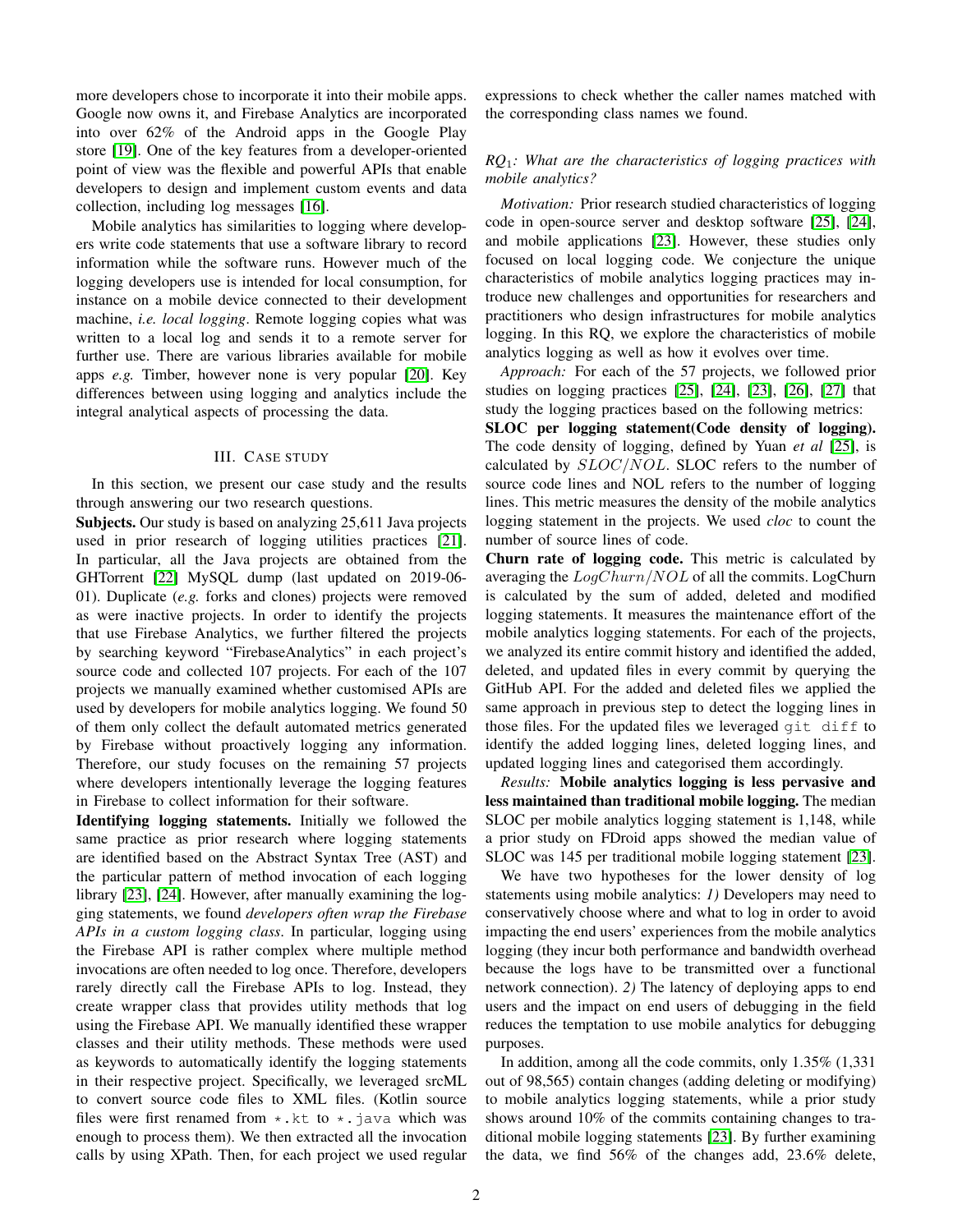<span id="page-2-0"></span>



Fig. 1: The characteristics of mobile analytics logging. (a) Code density of logging. (b) Logging code churn rate  $(\%)$ .

and 20.3% modify mobile analytics logging statements. In contrast, the prior study found a much larger amount of the changes to traditional mobile logging statements were to delete existing logging statements that were used for temporary debugging [\[23\]](#page-4-22). The different purposes of logging statements using mobile analytics may contribute to the differences of maintenance activities of mobile analytics logging statements (*c.f.* RQ2).

Figure [1](#page-2-0) presents histograms of mobile analytics logging statement density and churn rate of this code among the 57 apps. Although the majority of the apps in the study have both low log density and log churn rate, the long tail of both figures demonstrates some projects extensively use and maintain their mobile analytics logging statements. For example, [OpenDocument](https://github.com/opendocument-app/OpenDocument.droid) has only around 4.2K SLOC yet it has 64 mobile analytics logging statements. By manually checking those projects we found developers sometimes log every UI interaction of the app in order to know how the app is being used. The high density may not lead to high churn rate of mobile analytics logging. By calculating the Pearson correlation between the two metrics, we found the two metrics are only weakly correlated ( $\rho = -0.15$ ), which means the volume of mobile analytics logging statements may be independent with how often those logging statements are revised during ongoing development. For example, [muzei](https://github.com/romannurik/muzei) has 69 mobile analytics logging statements. Only 20 of the 2,664 commits in the project's 7 year history mention the addition or revision of analytics.

## *RQ*2*: What do developers log in mobile analytics?*

*Motivation:* Here, we study what types of information developers log using mobile analytics. Understanding precisely what is logged may help the mobile community design and build more useful mobile analytics frameworks (for instance relevant APIs) and infrastructures (for instance that optimises timely data delivery and analysis).

*Approach:* We manually analysed a set of 300 randomly selected logging statements (CI=5, CL=95%) [\[28\]](#page-4-27). These are our data points here. Our method was as follows:

*Step 1: Agreement on an initial code book*: We randomly selected 30 logging statements (*i.e.* 10% of the entire set) from the sample. All the researchers individually analysed the logging statements. The researchers then used the logging statements (and the source code of the project when needed) to assign a single label to each data point. These labels indicate

what that statement logs. Once we individually labeled these 30 logging statements we compared our labels one-by-one with the goal of devising an initial shared code book.

*Step 2: Analysis of the entire dataset*: We then randomly divided the 300 logging statements in five batches of 60 logging statements each. Each researcher was assigned to two batches. In other words, every logging statement is reviewed by two researchers. Using the initial code book and shared knowledge, the researchers individually labelled all the data points in the dataset.

*Step 3: Resolving the disagreements*: After the first round, we observed agreements ranging between 66% and 77% among the researchers. Each pair of researchers would then discuss their disagreements, item by item, and reach an agreement. If the two researchers still did not agree a third researcher joined the discussion (which happened solely for two logging statements). During this resolution phase the researchers decided not to label five data points due to lack of clarity on the logging statement.

*Results:* Four distinct types of information are being logged: Domain/business events (51.3%): The majority of the mobile analytics logging statements are about specific domain or business events that just happened in the app. For example, the [edX](https://github.com/edx/edx-app-android) mobile app logs whether a user downloaded a video in their platform, and the [MyWallet](https://github.com/blockchain/My-Wallet-V3-Android) app tracks whether the user purchased something again.

User interface events (38.7%): Developers log the interactions users have with their app's interface, *e.g.* when someone clicks at a button, selects an item in a menu, or opens a new activity. As examples, the [AndroidBible](https://github.com/blockchain/My-Wallet-V3-Android) app logs when users click the search button, and the [Stepik Android](https://github.com/StepicOrg/stepik-android) app logs when users visit the launch screen or select a course in the list of courses.

Failures and/or unexpected situations (6.3%): Interestingly, only a small portion of the mobile analytics logging statements focus on failures and unexpected situations, such as network errors, or a failure in a process. For example, [OpenDocument](https://github.com/opendocument-app/OpenDocument.droid) logs whenever it fails to open a file, and [AndroidBible](https://github.com/blockchain/My-Wallet-V3-Android) logs when a network error occurs.

Others (2%): Finally, we observed a few mobile analytics logging statements that focused on the app version or aspects of the users. For example, the [OneBusAway](https://github.com/OneBusAway/onebusaway-android) app logs the region of the user.

Our results show developers choose to log different information with mobile analytics than with traditional logging libraries. A prior study on logging practices in Android apps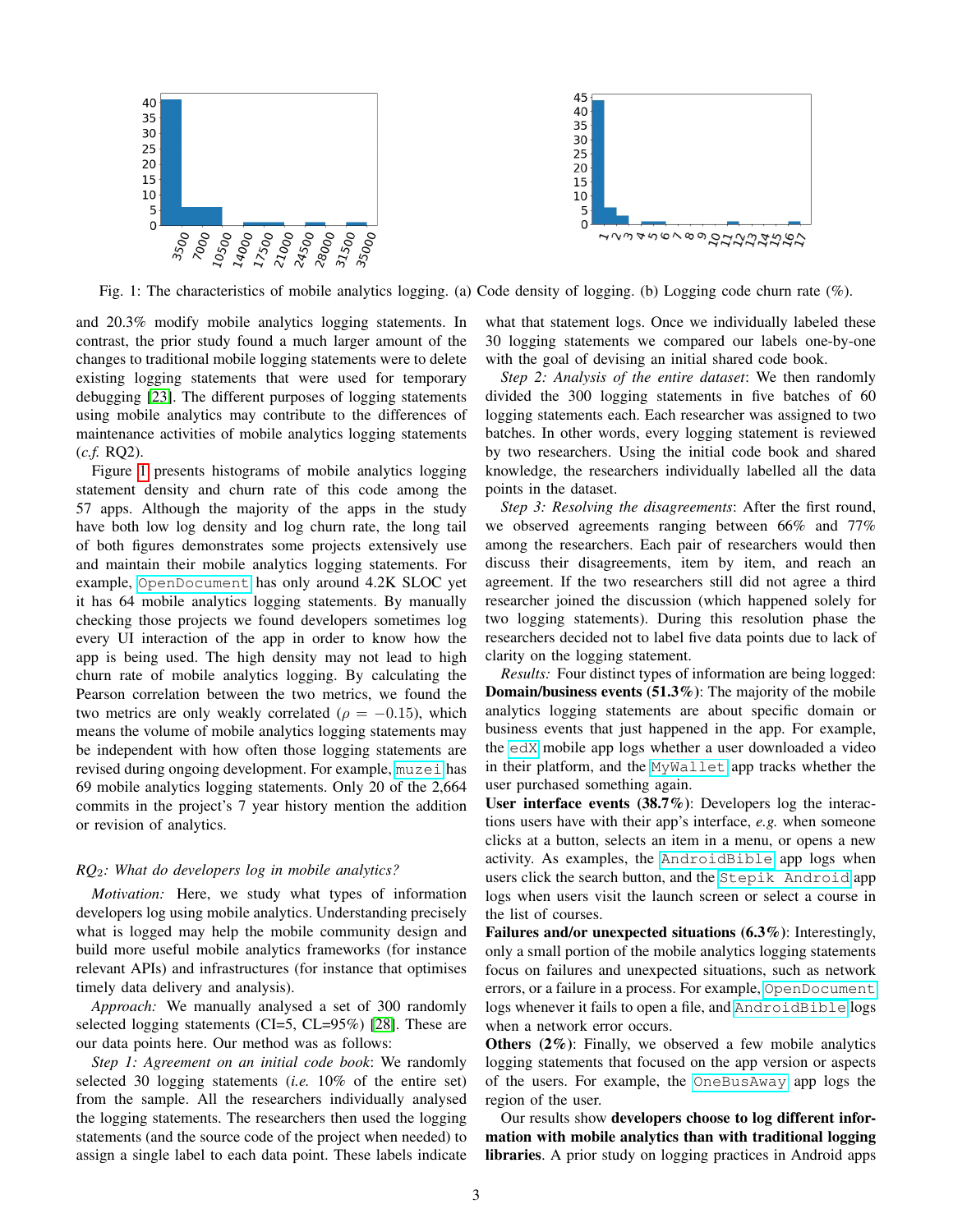found half of local logging statements were used for debugging purposes [\[23\]](#page-4-22). Similar findings are also reported by recent studies on server application logs [\[3\]](#page-4-2), [\[24\]](#page-4-23). However, the information logged using mobile analytics rarely assists in debugging, as most of the information is collected to understand the behaviour of end users. For example, the information about domain and business events may help developers understand the usage of the features of their application; and information about the user interface events helps understand the habits of users' interactions with the applications. On the other hand, intuitively, the information that helps in debugging often contains lower-level details. Due to the potential performance and data bandwidth overhead of logging with mobile analytics, developers may choose not to record lower-level information even though it might be useful for debugging. Our results highlight the need for further infrastructure support for field debugging activities through logging in mobile analytics.

# IV. THREATS TO VALIDITY

*Internal and construct validity.* We used static analysis to detect the logging lines (*i.e.* calls to the mobile analytics framework). For each project, we manually identified the keywords that were used to detect mobile analytics calls, however, we may have missed log statements that have since been renamed or removed. Moreover, given the static nature of our tool we may have missed some method calls. Nonetheless, the manual analysis we conducted after the data collection did not reveal any omissions. Therefore, we believe our choice of data collection tool did not adversely influence the results.

The different types of information observed in the mobile logs were manually extracted from 300 randomly selected logging statements. To reduce possible biases, each logging line was coded and agreed by two researchers, and the final code book was agreed by all the authors of this paper. We also make our raw data, analysis, and code book available online.

*External validity.* We studied 57 open-source mobile applications. Larger studies, including both iOS and proprietary mobile software, are needed before we can claim our results are generalizable to the entire population of mobile apps. Nevertheless, we argue our results provide solid initial results on how developers use mobile analytics in their Android apps.

## V. FUTURE WORK

Our study can be extended in at least two directions.

*Characterizing contextual information recorded in the logs.* We categorised the logs based on the types of the logged events. Developers can also log contextual information of the events. For example, when the OpenDocument app logs failures to open a file it also records the file type. Such contextual information is presumably of interest to the developers. We propose a qualitative study would help characterise the logged contextual information and also examine the relationships between different types of events and their corresponding contextual information.

*Understanding developers' perceptions on using mobile analytics.* We analyzed the source code of Android apps to characterise the use of mobile analytics. However, it is difficult to know the developers' actual intentions to use mobile analytics versus local logging merely by analyzing the code. Interviews with Android developers may provide a better understanding of when and why developers would choose to log using mobile analytics.

## VI. RELATED WORK

Empirical studies have been conducted on the general practices of logging. Yuan *et al.* [\[25\]](#page-4-24) conducted the first quantitative empirical study on logging practices, which focused on C and C++ projects. To complement this pioneering study, Chen *et al.* [\[24\]](#page-4-23) and Zeng *et al.* [\[23\]](#page-4-22) studied the logging practices in Java projects and Android app projects, respectively. To further understand the decisions of logging in practice, a recent qualitative study by Li *et al.* [\[3\]](#page-4-2) investigated the benefits and costs of logging by interviewing developers and studying logging-related issue reports. Besides those characteristic studies, research often studied particular aspects in logging, including their evolution and stability [\[27\]](#page-4-26), [\[29\]](#page-4-28), data leakage [\[30\]](#page-4-29), the logging libraries [\[31\]](#page-4-30), their utilities [\[21\]](#page-4-20), and logging configurations [\[32\]](#page-4-31). Finally, the relationship between software quality, performance, error-handling, and logging practices are also important aspects that are studied in prior research [\[26\]](#page-4-25), [\[33\]](#page-4-32), [\[23\]](#page-4-22), [\[34\]](#page-4-33). Prior studies, e.g., study by Zeng *et al.* [\[23\]](#page-4-22), do not consider logging practices where the information is recorded and transmitted to a centralised, remote, system using mobile analytics.

Mobile analytics tools are widely deployed to monitor software at runtime in the field. They have also been used to identify ways to improve app quality [\[35\]](#page-4-34) and software testing [\[36\]](#page-4-35). Some of the mobile analytics tools focus on monitoring performance of the software [\[37\]](#page-4-36), [\[38\]](#page-4-37). A recent study found mobile analytics are often used poorly and with user-privacy concerns [\[17\]](#page-4-16).

## VII. CONCLUSION

In this paper, we conducted an empirical study on the use of the most popular mobile analytics framework, *i.e.* Firebase, to perform logging in 57 open-source Android projects. We observed distinct practices of logging practices with mobile analytics. In particular, logs in mobile analytics are less pervasive and less maintained than traditional, local, logging practices. The most common information being logged using mobile analytics are domain/business events; while almost none of the mobile analytics logs focus on debugging, unlike traditional, local, logs.

Given the popularity of using mobile analytics in both opensource and closed-source apps there is much to gain and learn from investigating how mobile analytics are used in those apps. We plan to further extend the study by a) further studying the contextual information logged for the different types of events, b) understanding developers' intentions to decide when to use mobile analytics, and c) combining additional qualitative studies together with developer interviews to better characterise the logging practices with mobile analytics.